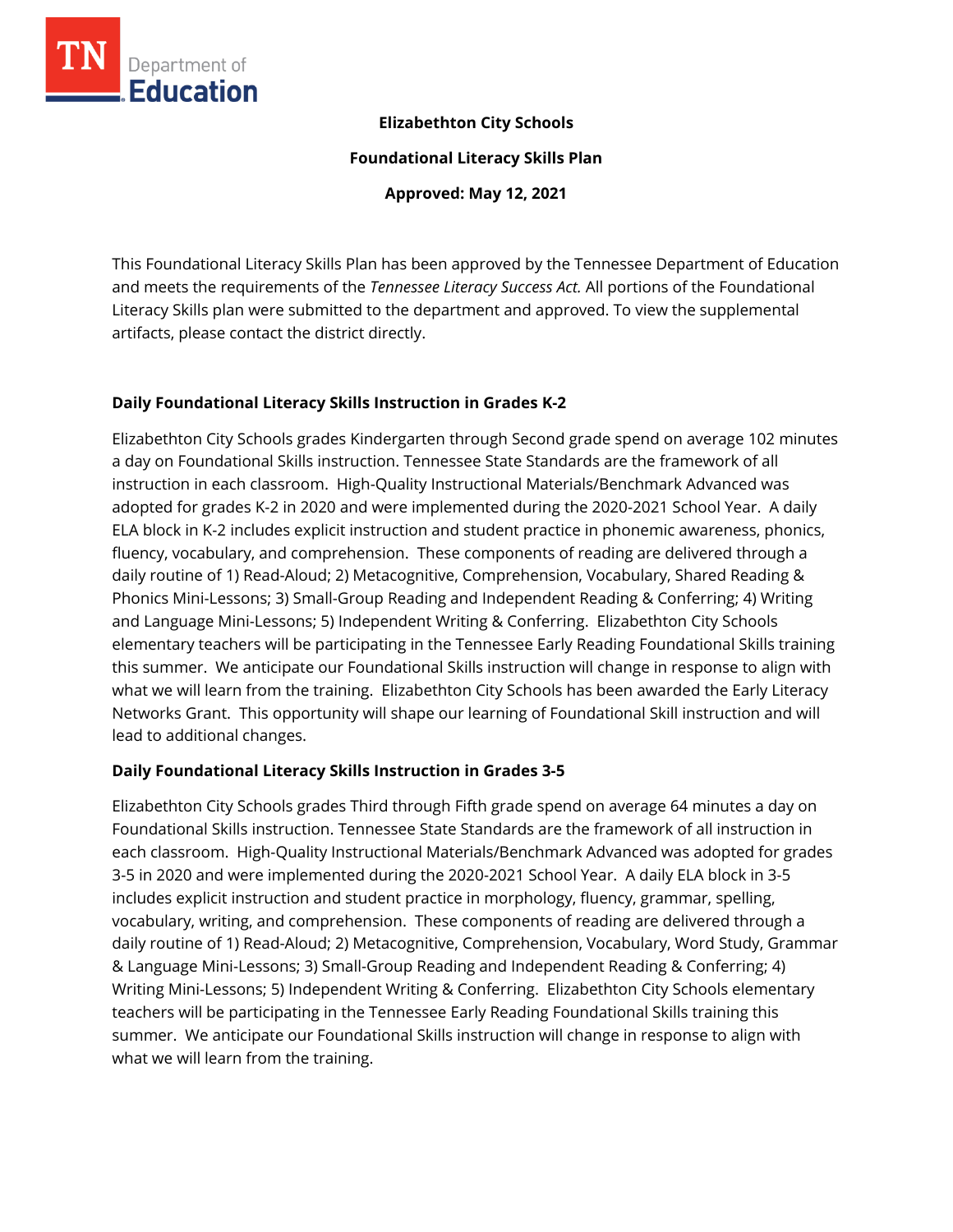Department of **Education** 

#### **Approved Instructional Materials for Grades K-2**

Benchmark - K-5 Advance

### **Approved Instructional Materials for Grades 3-5**

Benchmark - K-5 Advance

# **Universal Reading Screener for Grades K-5. This screener complies with RTI<sup>2</sup>and Say Dyslexia requirements.**

Aimsweb Plus

#### **Intervention Structure and Supports**

•Students in grades K-5 are Universally Screened three times a year.

•The first Universal Screener (AimswebPlus) is conducted within the first few weeks of school, the second Universal Screener is scheduled in December before the winter break, and the third Universal Screener is scheduled after TCAPs.

•All three elementary schools have at least two interventionists; one for ELA and one for math.

•The interventionists collect the data on students and identify students who score below the 25th percentile.

•Students who score below the 25th percentile on the Universal Screening tools will be administered a skills level assessment (Spelling Inventory, PASS, PWRS, S.P.I.R.E, WADE) to identify reading deficiencies and determine appropriate interventions. Students' progress with identified skills will be progress monitored at least every two weeks to once a week dependent upon level of intervention.

•Data teams, which include the student's teacher(s), interventionist, school counselor, and administrator, are held for each student who scored below the 25th percentile. This team analyzes all student data to identify the need for intervention and determine what intervention level and intervention program is needed.

•Students are scheduled for TIERed intervention and receive intervention daily. Other services and school activities are not scheduled during this time to protect the intervention process. Administrators monitor the interventionists and interventions in place for fidelity.

•TIER II intervention is provided by classroom teachers and/or TIER II Interventionist in a small group setting for all students who score below the 25th percentile.

•TIER III intervention is provided by the interventionists for all students who score below the 10th percentile.

•Intervention Programs utilized: S.P.I.R.E; Wilson Reading System; Words Their Way, Sidewalks, West VA Phonics Program

•Progress monitoring is conducted weekly in grades K-5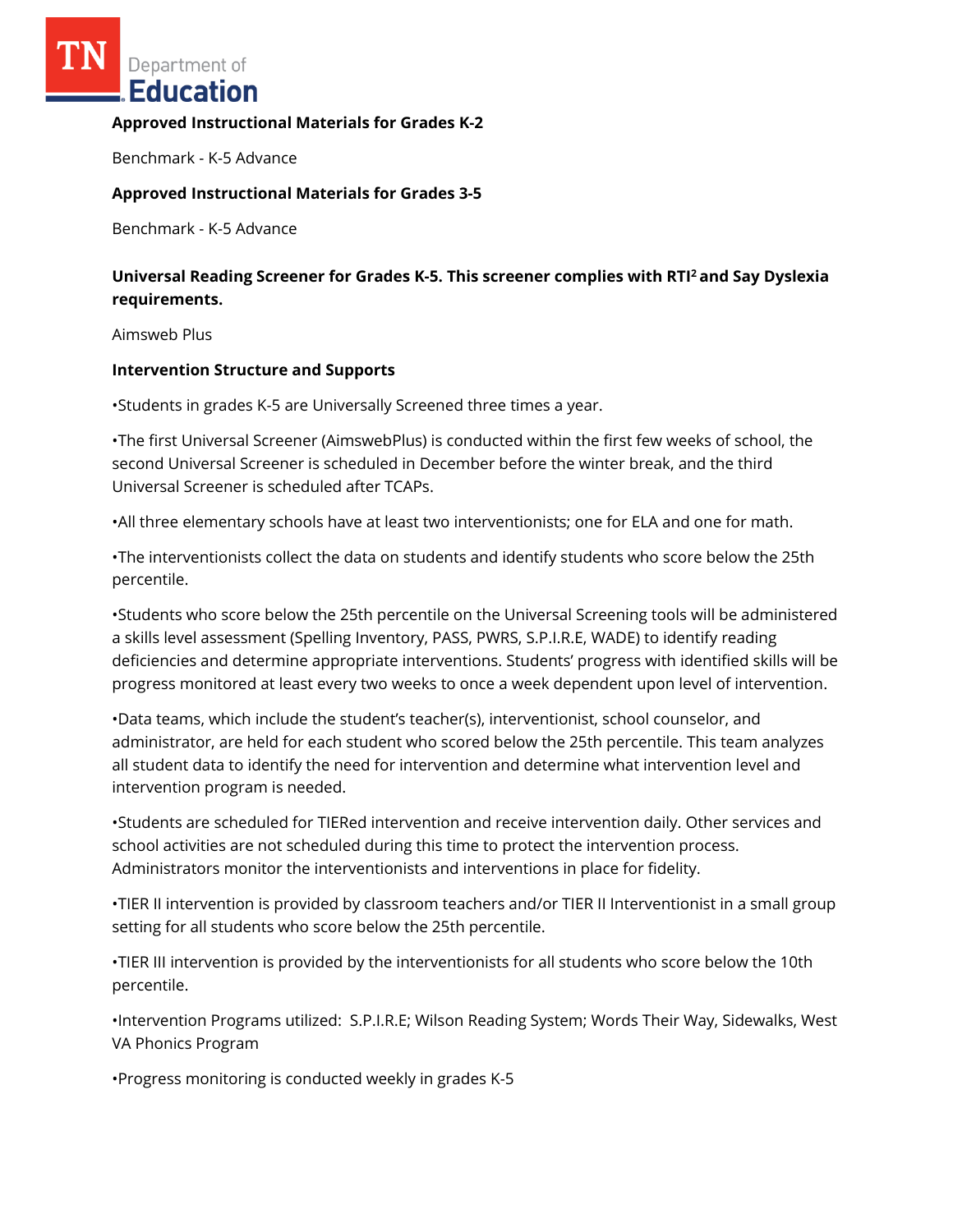Department of **Education** 

•Fidelity checks are completed each semester by building level administrators.

•At the four and half week period the data teams convene to analyze progress monitoring data and determine if intervention needs to continue, change the Tier of the student, end intervention services, or if a referral to special education is needed.

•Communication with parents is provided at each four and half week check and after each Universal Screening check.

# **Parent Notification Plan/Home Literacy Reports**

Elizabethton City Schools has piloted the ESGI in grades PreK and Kindergarten in 2020-2021. The ESGI provides a detailed report of students' mastery of standard aligned skills. The ESGI report is sent home with each quarterly report card.

School Administrators and teachers stress the importance of reading proficiency by third grade at their PTO events, school events, Parent Involvement events, and teacher conferences. Reading assessments and their purposes are explained in each elementary schools' handbook.

Elizabethton City Schools administers Universal Screeners (AIMSweb Plus) three times a year in grades K-5. After each administration of the Universal Screener parents are notified of their child's progress. Students who score at and/or below the 25th percentile in Early Literacy Assessments, Maze and Oral Reading Fluency are considered at-risk for a significant reading deficiency. Parents are notified through written communication of their child's scores and are also provided a screening report with detailed subtest results. Parents are also provided a RTI2 Brochure that helps explain Response to Intervention supports.

Students who score at/below the 25th percentile are provided TIERed intervention based upon their skill deficient. Progress monitoring is conducted weekly. Parents receive notification of their child's progress monitoring every 4 ½ weeks. This notification is provided through written communication through a parent letter and a progress monitoring report. Our interventionists also provide parent conferencing to share students' progress with reading skills.

Elizabethton City Schools offer no-cost reading activities to families that support students at home. We have partnered with the Governor's Early Literacy on several activities that have supported our early reading partnership with our families. Some of the partnerships with Governor's Early Literacy include Ready Rosie, our Betsy Book Bus, Summer 2020 K-3 Reading Pilot which provided books to our students during the summer. Each of our elementary schools also provide Parent Involvement Activities that are focused on Literacy. Samples of these activities include: Make-it, Take-it Workshops that provides parents with supplies, materials, and instructions on how to work with their child at home on reading; Book and Treat Night that provides students free books and a treat; Winter Survival Guide where books and instructions on how to support students at home activities are sent home. Each elementary school promotes at home reading: parents reading with their child and children reading independently.